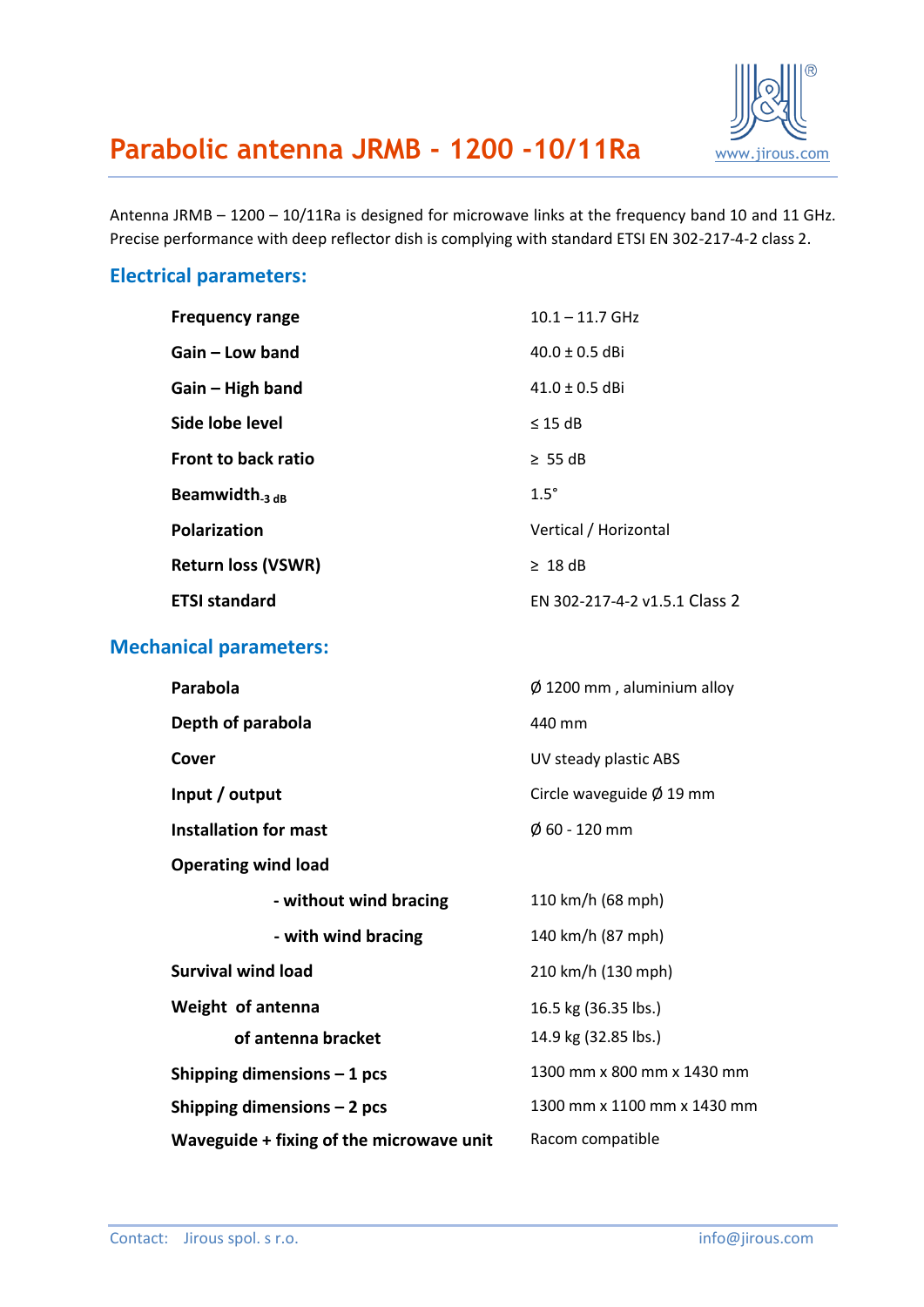

## **Parabolic antenna JRMB - 1200 -10/11Ra** [www.jirous.com](http://www.jirous.com/)

The antenna is supplied together with a massive bracket that allows easy mounting on a mast. Bracket can be installed separately on the mast. Subsequently, can be simply hang up the antenna with microwave unit into it. Antenna bracket allows fine setting elevation ± 15°and azimuth ± 7°. It is possible mounting to right and left side. We recommend wind bracing set (optional accessories, [Fig. 3](#page-3-0)) for mounting to the adverse weather conditions. **It is necessary to use an adjustable wind bracing kit** (optional accessories, [Fig. 4](#page-3-1)) for mounting on the mast with **diameter 60 to 80 mm**.



#### **Measurements of radiation pattern:**

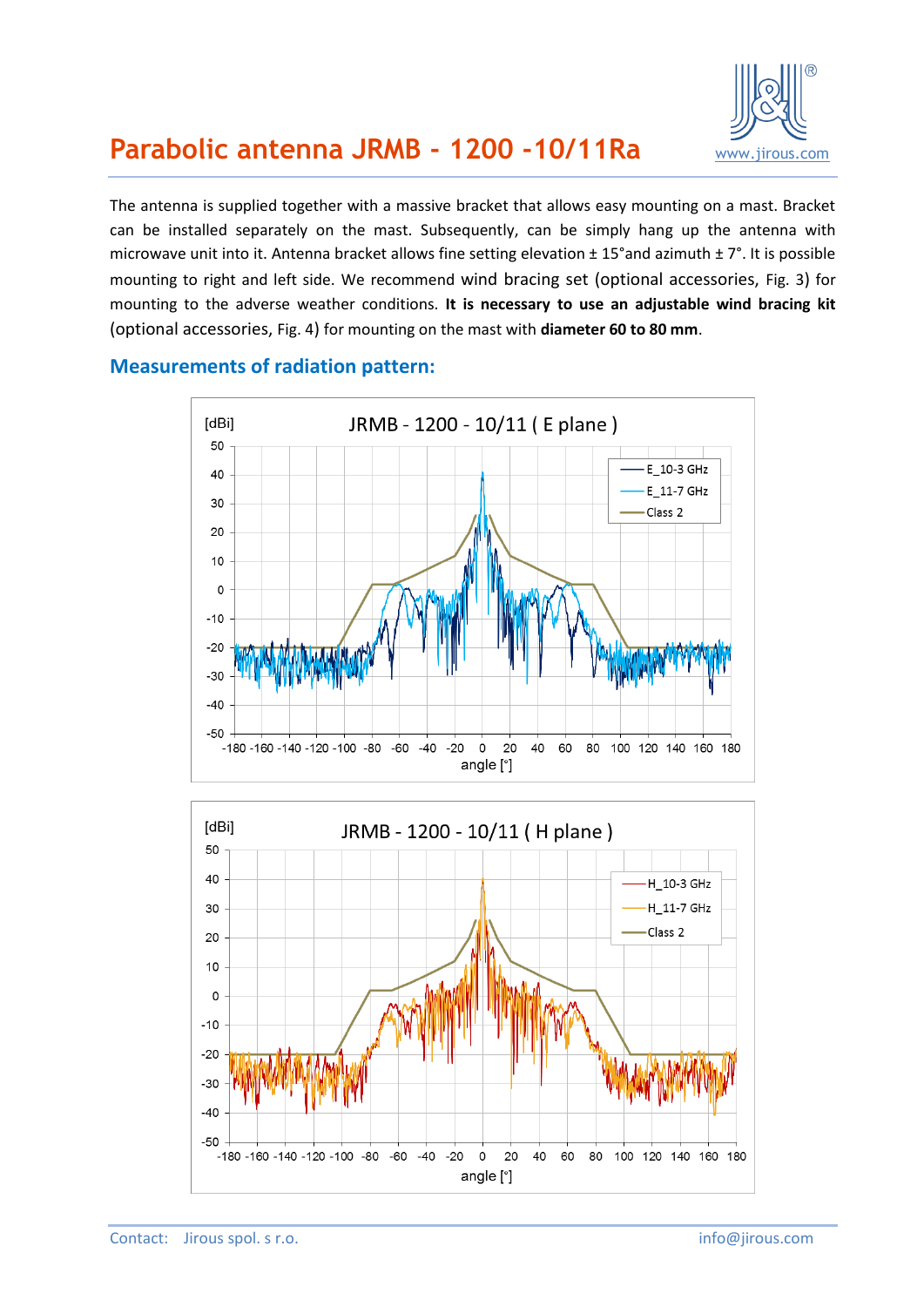

# **Parabolic antenna JRMB - 1200 -10/11Ra**

### **Outline:**